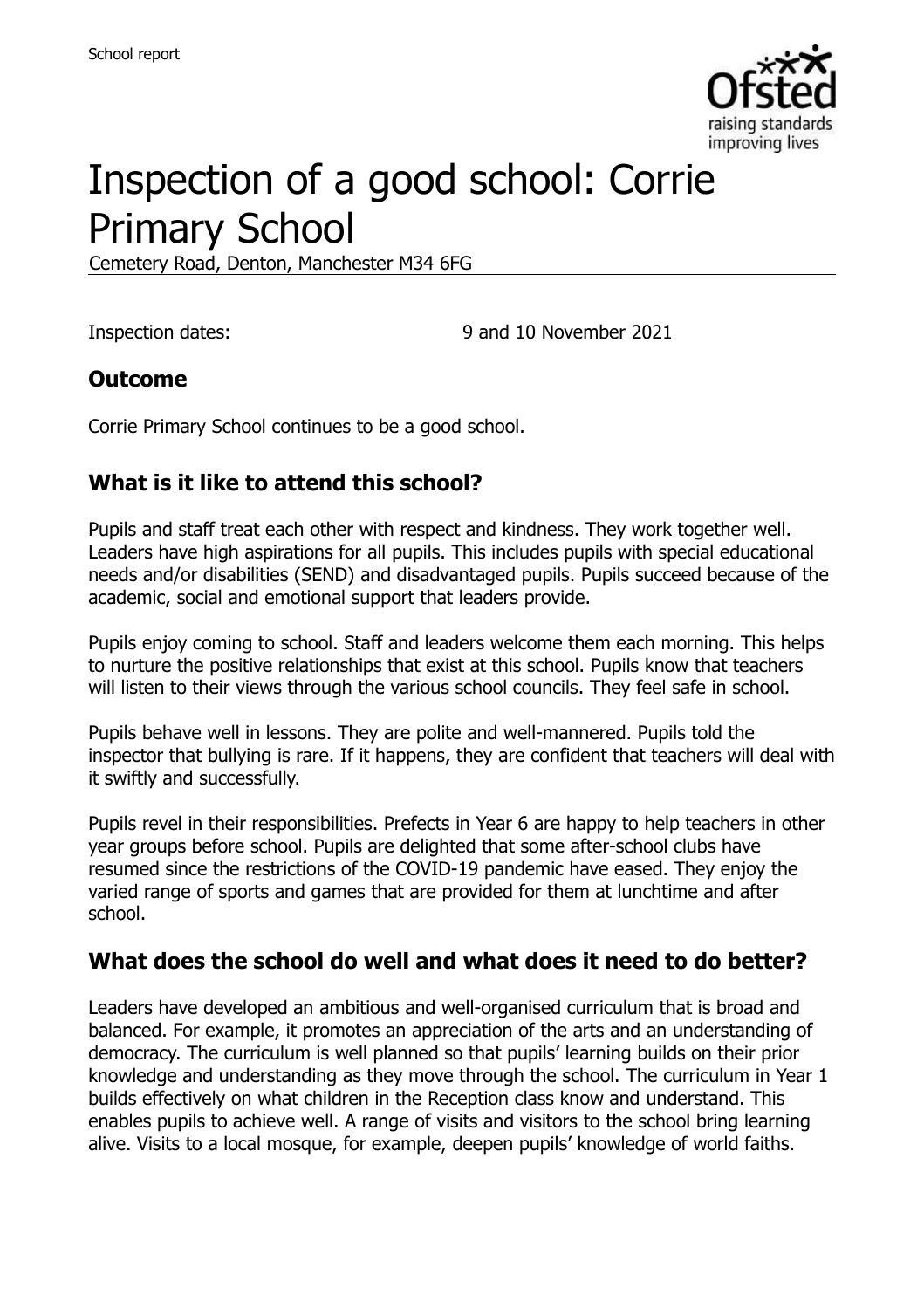

Typically, the curriculum is taught as leaders intend. However, at times, teachers do not provide pupils with enough opportunity to revisit their previous learning so that new knowledge is fully secure. In mathematics, for example, pupils have learned mathematical facts appropriate for their age. However, their fluency in recalling and using these facts to tackle new and more challenging mathematical ideas is not as strong as it could be.

Teachers develop pupils' early reading skills effectively. Children in the Nursery Year enjoy sharing stories and rhymes. This develops their interest in books. There is a wellunderstood structure to the teaching of phonics. This helps children in the early years and pupils in key stage 1 to build on their phonics knowledge over time. Pupils become competent readers by the end of Year 2. Leaders have begun to develop their approach to reading in key stage 2. However, the impact of this work is variable across classes. As a result, some pupils do not read as fluently as they could.

Teachers' checks on pupils' learning are effective. These checks help to identify which pupils need more help or guidance. Staff are successful in helping pupils to catch up if they fall behind. Leaders are skilled at identifying the specific needs of pupils with SEND. Staff are well trained. They ensure that pupils with SEND can access the curriculum and achieve as well as their classmates.

Pupils are well behaved in their lessons and around school. They listen carefully to their teachers and to each other. They concentrate on their learning. They are keen to do their best. Pupils are proud of their school and keen to make a contribution to its success.

Pupils enjoy the wide range of opportunities available to them, including swimming, cycle training and a variety of after-school clubs. They particularly enjoy the range of sports available at lunchtimes. Pupils are taught to keep themselves safe and healthy. Leaders ensure that pupils learn about the wider world. They learn about different cultures and religions. They understand fairness, and they know that everyone is equal regardless of any differences.

Staff spoke positively about the training that they receive to develop their leadership skills and teaching expertise. They recognise leaders' efforts to consider their workload when new initiatives are being introduced. The support given to families highlights the care and consideration leaders give to all members of the school community. Pupils, parents and carers value the support that they receive from teachers. Parents commented that the staff are 'absolutely amazing'.

#### **Safeguarding**

The arrangements for safeguarding are effective.

Staff and governors are well trained in how to keep pupils safe. Leaders keep meticulous records and diligently follow up on any concerns they may have about a pupil's safety or welfare. They work in partnership with outside agencies to ensure that pupils and their families receive the support that they need.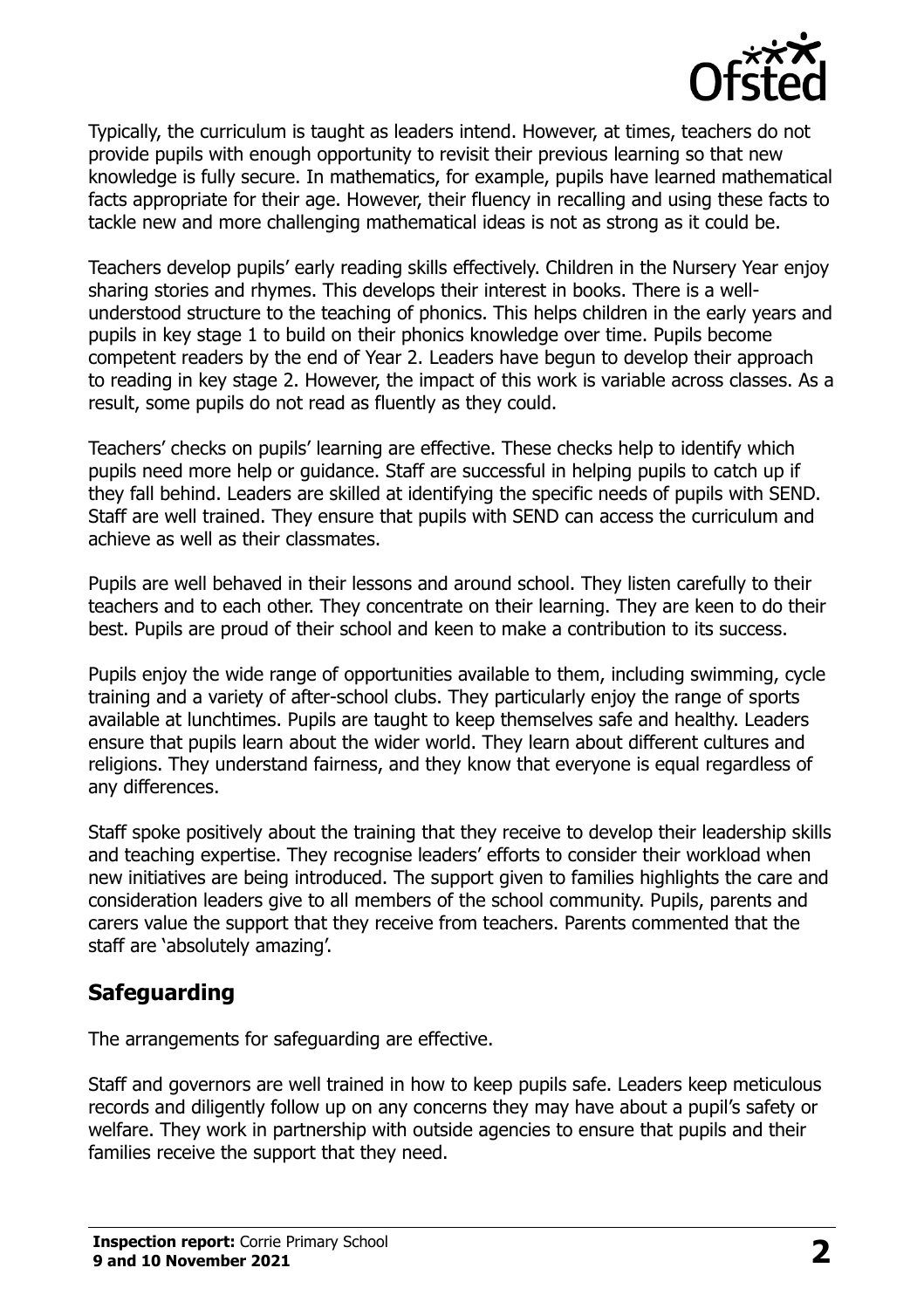

The school's curriculum provides opportunities for pupils to learn how to keep themselves safe, for example on the roads as either a pedestrian or cyclist.

# **What does the school need to do to improve?**

# **(Information for the school and appropriate authority)**

- $\blacksquare$  In some subjects, pupils are not fully secure in the knowledge and understanding that leaders intend them to gain. This is because pupils do not have enough opportunity to revisit and embed their learning before moving on to new ideas. Leaders should ensure that teachers provide greater opportunities for pupils to recap on what they know so that they build fluency in their learning over time.
- Changes to the reading curriculum in key stage 2 are at an early stage of development. This means that some pupils are not fully secure in their reading fluency and understanding. Leaders should ensure that staff are fully trained to deliver the new approach to teaching so that all pupils develop their reading skills and knowledge successfully.

### **Background**

When we have judged a school to be good, we will then normally go into the school about once every four years to confirm that the school remains good. This is called a section 8 inspection of a good or outstanding school, because it is carried out under section 8 of the Education Act 2005. We do not give graded judgements on a section 8 inspection. However, if we find evidence that a school would now receive a higher or lower grade, then the next inspection will be a section 5 inspection. Usually this is within one to two years of the date of the section 8 inspection. If we have serious concerns about safeguarding, behaviour or the quality of education, we will deem the section 8 inspection as a section 5 inspection immediately.

This is the first section 8 inspection since we judged the school to be good on in January 2016.

#### **How can I feed back my views?**

You can use [Ofsted Parent View](https://parentview.ofsted.gov.uk/) to give Ofsted your opinion on your child's school, or to find out what other parents and carers think. We use information from Ofsted Parent View when deciding which schools to inspect, when to inspect them and as part of their inspection.

The Department for Education has further quidance on how to complain about a school.

If you are the school and you are not happy with the inspection or the report, you can [complain to Ofsted.](https://www.gov.uk/complain-ofsted-report)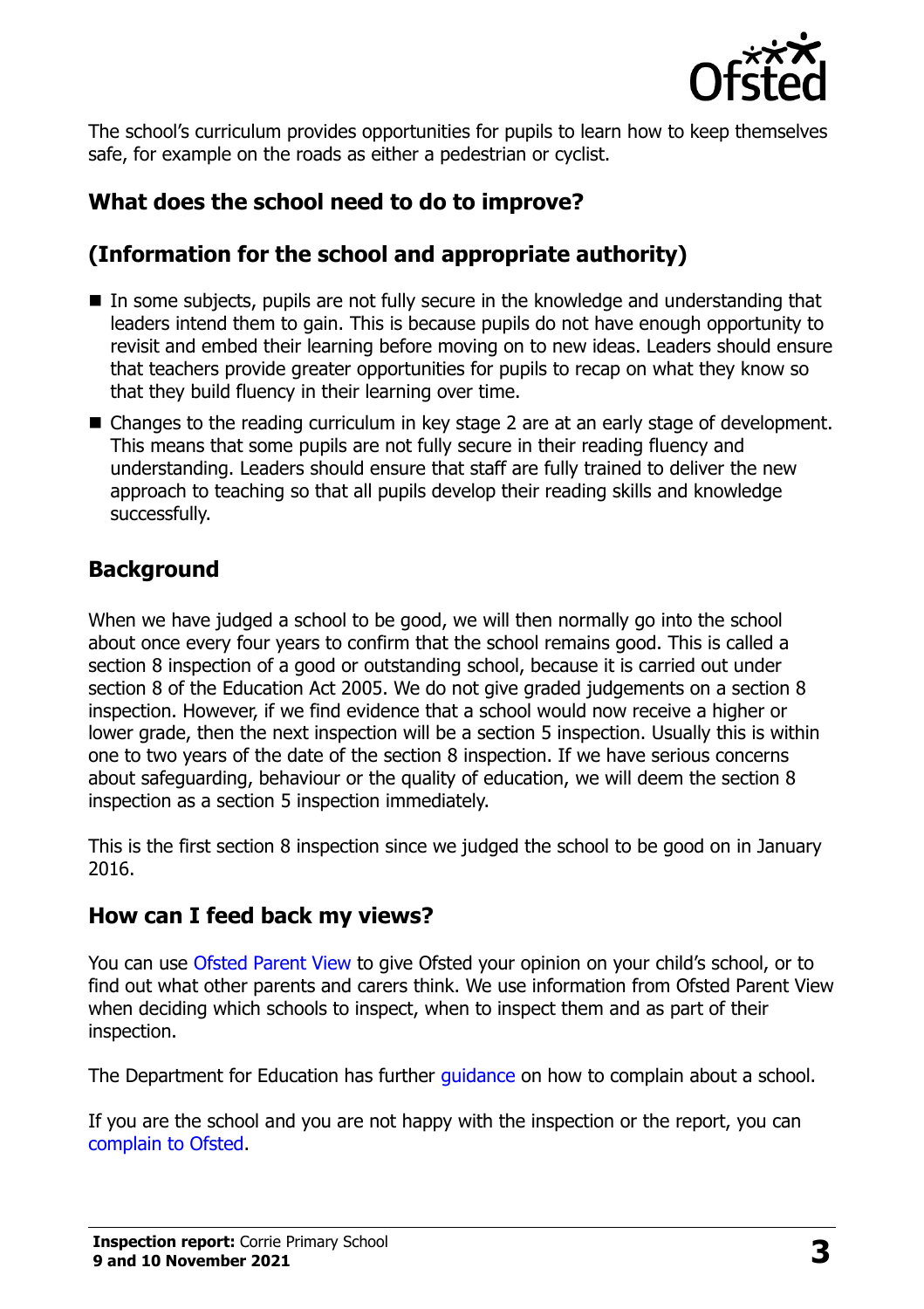

# **Further information**

You can search for [published performance information](http://www.compare-school-performance.service.gov.uk/) about the school.

In the report, '[disadvantaged pupils](http://www.gov.uk/guidance/pupil-premium-information-for-schools-and-alternative-provision-settings)' refers to those pupils who attract government pupil premium funding: pupils claiming free school meals at any point in the last six years and pupils in care or who left care through adoption or another formal route.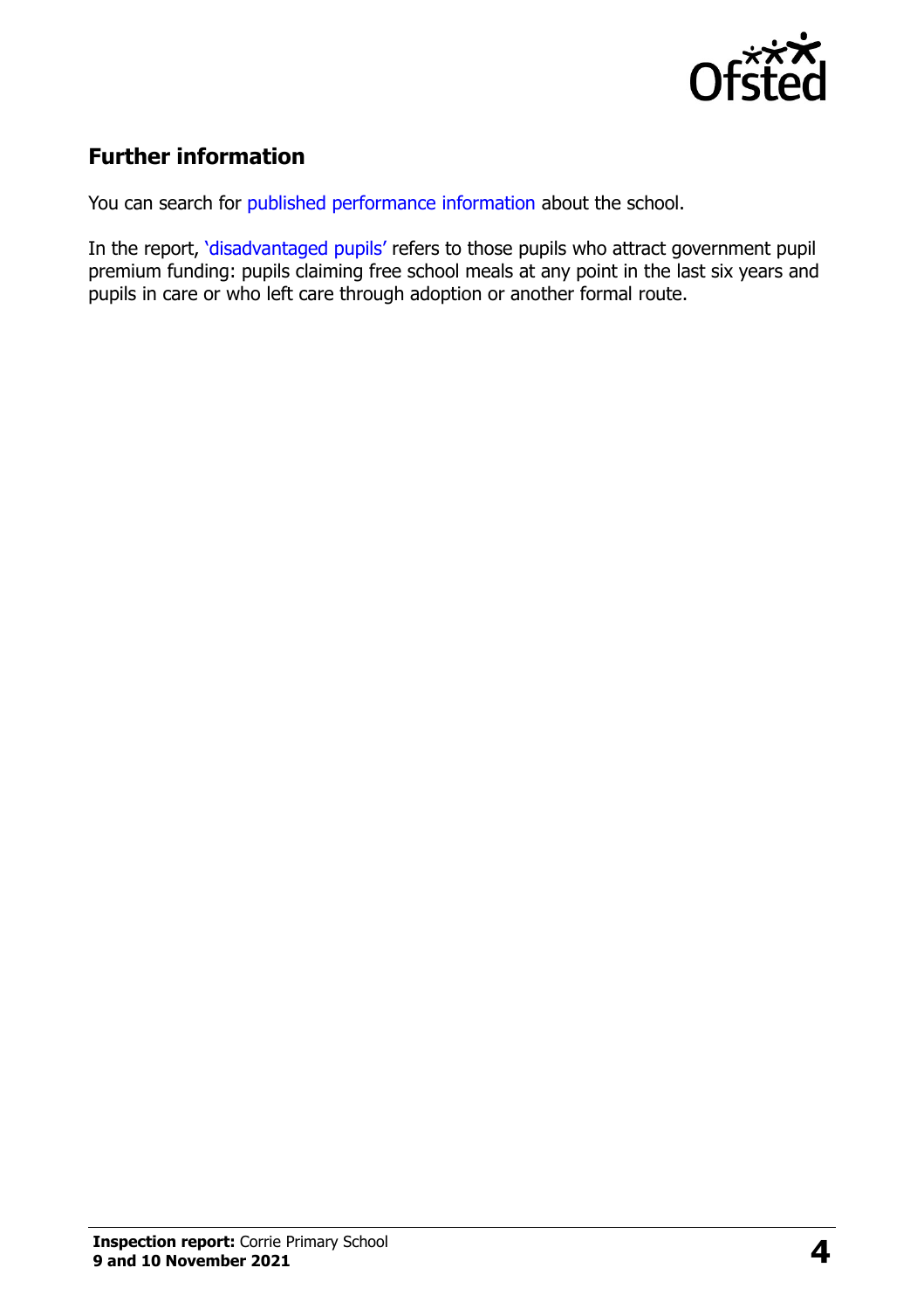

# **School details**

| Unique reference number             | 106214                                                               |
|-------------------------------------|----------------------------------------------------------------------|
| <b>Local authority</b>              | <b>Tameside</b>                                                      |
| <b>Inspection number</b>            | 10199581                                                             |
| <b>Type of school</b>               | Primary                                                              |
| <b>School category</b>              | Maintained                                                           |
| Age range of pupils                 | 3 to 11                                                              |
| <b>Gender of pupils</b>             | Mixed                                                                |
| Number of pupils on the school roll | 308                                                                  |
| <b>Appropriate authority</b>        | The governing body                                                   |
| <b>Chair of governing body</b>      | Lynne Smith                                                          |
| <b>Headteacher</b>                  | Naomi Cartledge                                                      |
| Website                             | www.corrie.tameside.sch.uk                                           |
| Dates of previous inspection        | 12 and 13 January 2016, under section 5 of<br>the Education Act 2005 |

# **Information about this school**

- Since September 2021, school leaders have worked with the local authority to establish a specially resourced provision for pupils with SEND. This provision provides two shortterm places for pupils with social, emotion and mental health needs. There is provision for a further eight pupils who require specially resourced SEND provision.
- Early years childcare is offered through the school's nursery.
- The school does not make use of alternative provision.

# **Information about this inspection**

The inspector carried out this inspection under section 5 of the Education Act 2005.

This was the first routine inspection the school received since the COVID-19 pandemic began. The inspector discussed the impact of the pandemic with school leaders and has taken that into account in his evaluation.

■ The inspector spoke with the headteacher, the deputy headteacher and the special educational needs coordinator. He also spoke with a group of governors, including the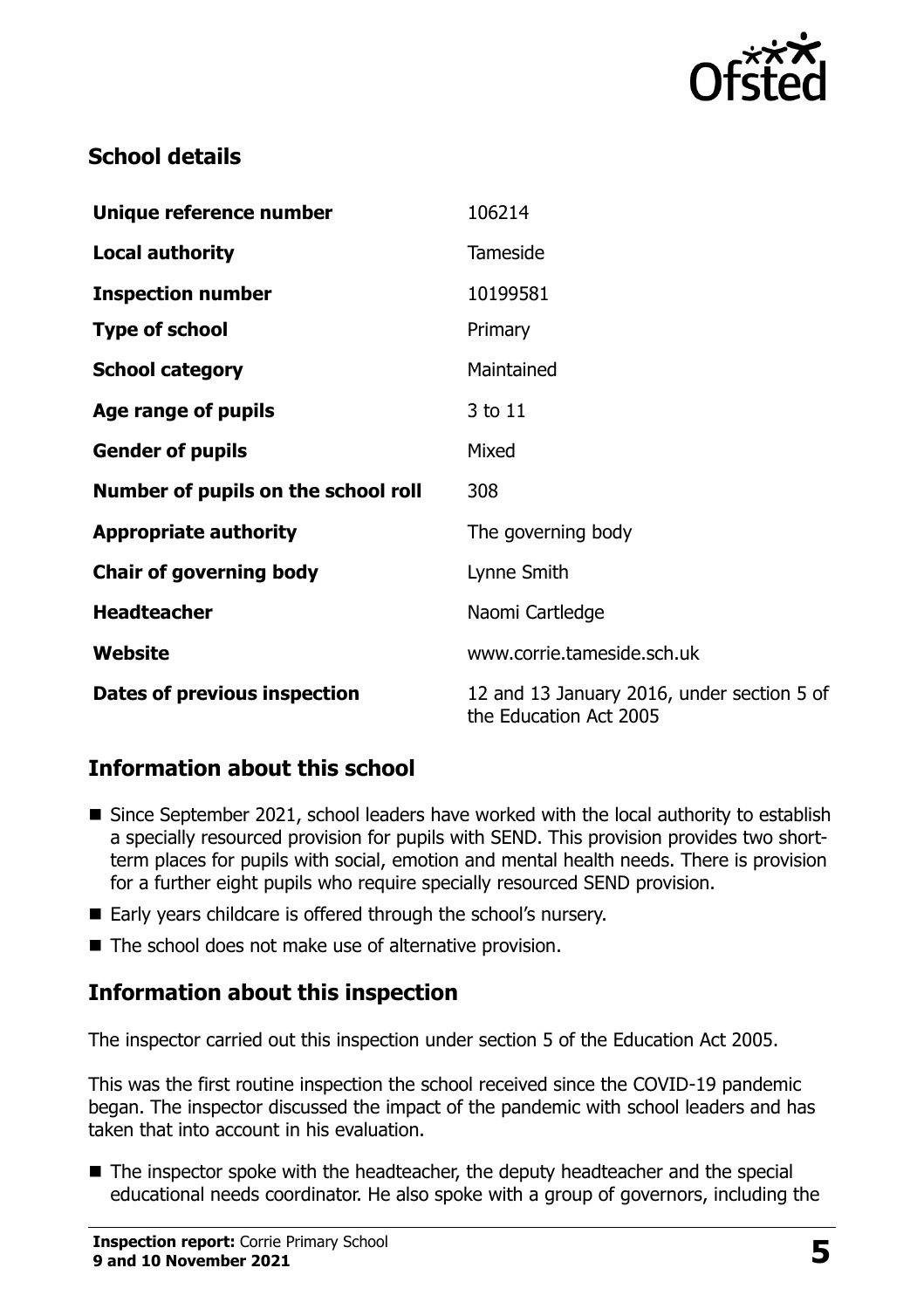

chair of governors. The inspector also spoke with a representative from the local authority.

- The inspector looked at a range of documents, including the school's central record of checks undertaken on staff and visitors, as well as safeguarding records.
- The inspector carried out deep dives in early reading, mathematics and history. He talked with curriculum leaders of these subject areas. The inspector also visited lessons, looked at examples of pupils' work, held discussions with teachers and talked with pupils. The inspector also observed pupils reading to their class teacher.
- The inspector observed pupils' behaviour in class and as they moved around the school. He also spoke with the owner of the sports company which provides sports activities for the pupils at lunchtime.
- The inspector spoke with a group of pupils about their experiences at school.
- The inspector looked at the responses to Parent View, Ofsted's online survey, including the free-text responses. He also met with parents before school to find out their views of the school. The inspector also considered the responses to Ofsted's pupils' questionnaire.

#### **Inspection team**

Ian Shackleton, lead inspector Ofsted Inspector